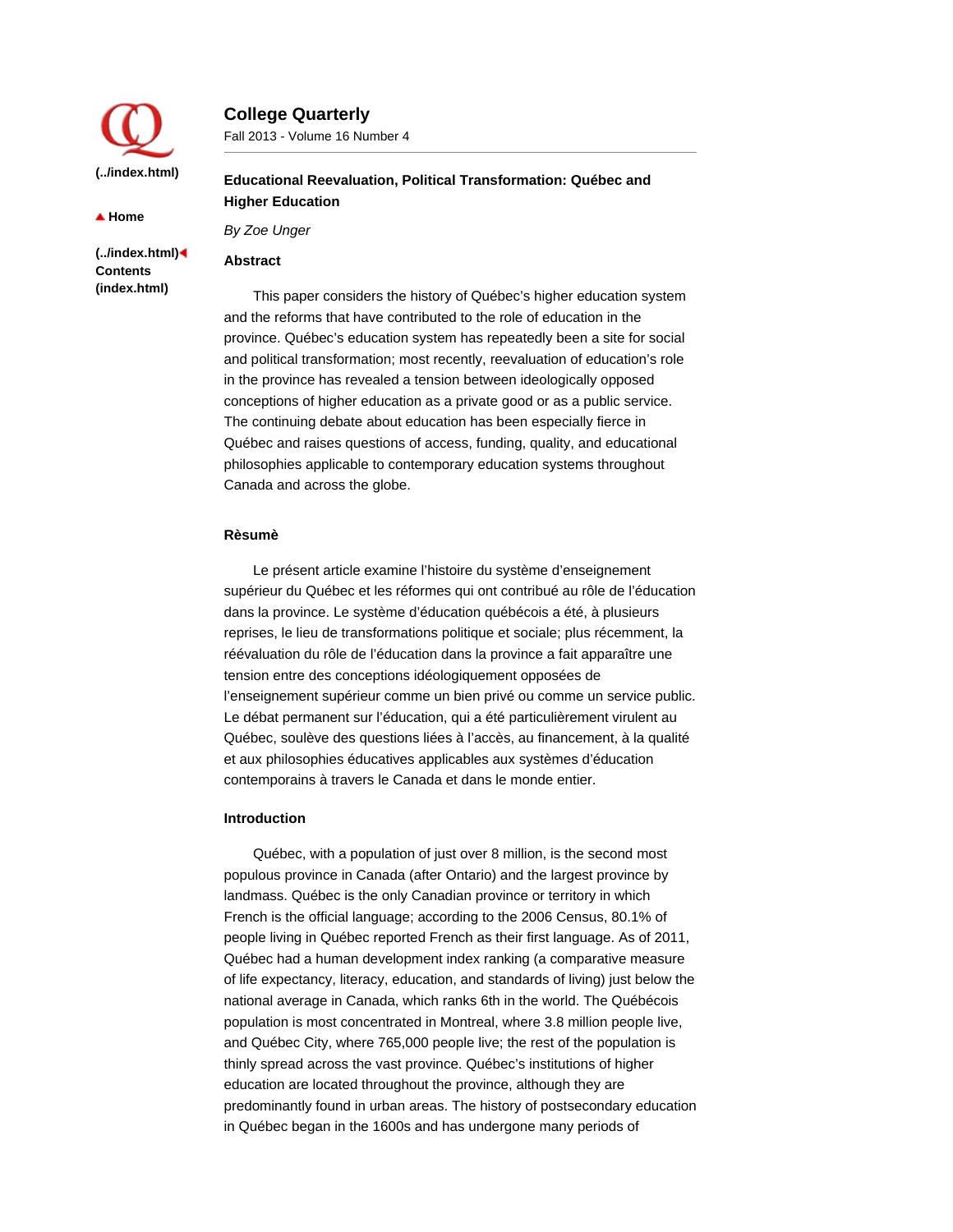restructuring. The education system's reforms over the last half century have tried to address the implications of the system's transformation from a structure of elite education to one of mass education to one that now offers almost universal education. In 2005, Statistics Canada indicated that the rate of participation in postsecondary education in Quebec was 79%—this statistic includes participation in universities, CEGEP/colleges, and other postsecondary institutions (Statistics Canada, 2008).

This paper considers the history of Québec's higher education system with an emphasis on the reforms that have contributed to reevaluations of the role of education in the province. The education system in Québec has repeatedly been a site for social and political transformation, and most recently, reevaluation of the role of education has revealed distinct, ideologically opposed conceptions of higher education held by the Liberal government in power, university professors, university students, and other Québécois residents. Specifically, the Charest government's 2010 decision to raise tuition fees dramatically highlighted competing beliefs in Quebec about whether higher education is a private good or a public service, a question that has been at stake in Québec's consideration of higher education and its funding, accessibility, and quality since the 1960's. The continuing debate about education and the role of the university in society has been especially fierce and contested in Québec, and as this paper argues, it raises questions of access, funding, quality, and educational philosophies applicable to contemporary education systems throughout Canada and across the globe.

## **From French Colony to Canadian Province**

The contemporary political, social, and economic landscape of higher education in Québec is uniquely complicated in Canada and best understood within its historical context. The name "Québec" is a derivation from the Algonquin word "kébec," "where the river narrows." Prior to its colonization by France, Québec was inhabited by Alonquian, Iroquois, and Inuit peoples. In 1608, a French expedition headed by Samuel de Champlain founded Québec City, which was to serve as a colonial outpost for the new colony of New France. The era of the French regime was characterized above all by the role of the Roman Catholic Church in New France. The first schools in New France were created by private charities, religious institutions, and religious groups, including the Jesuits, Recollects, Sulpicians, and Ursulines, with the aim of bringing Christianity to the aboriginal population (Henchey and Burgess, 1987, p. 22). The first college in New France, Petit Séminaire, now known as Laval University, was established in 1663 by the Jesuits. The seminary was formed with a mandate to train the colony's religious, social, and political elite.

Québec's harsh climate posed challenges to the colony's survival. From its inception, the colony relied economically on the fur trade, but the population in Catholic New France grew more slowly than its neighboring Protestant colonies to the south in New England. Québec's small population meant that New France could neither monopolize the fur trade nor protect the large landmass to which the colony had laid claim. These social strains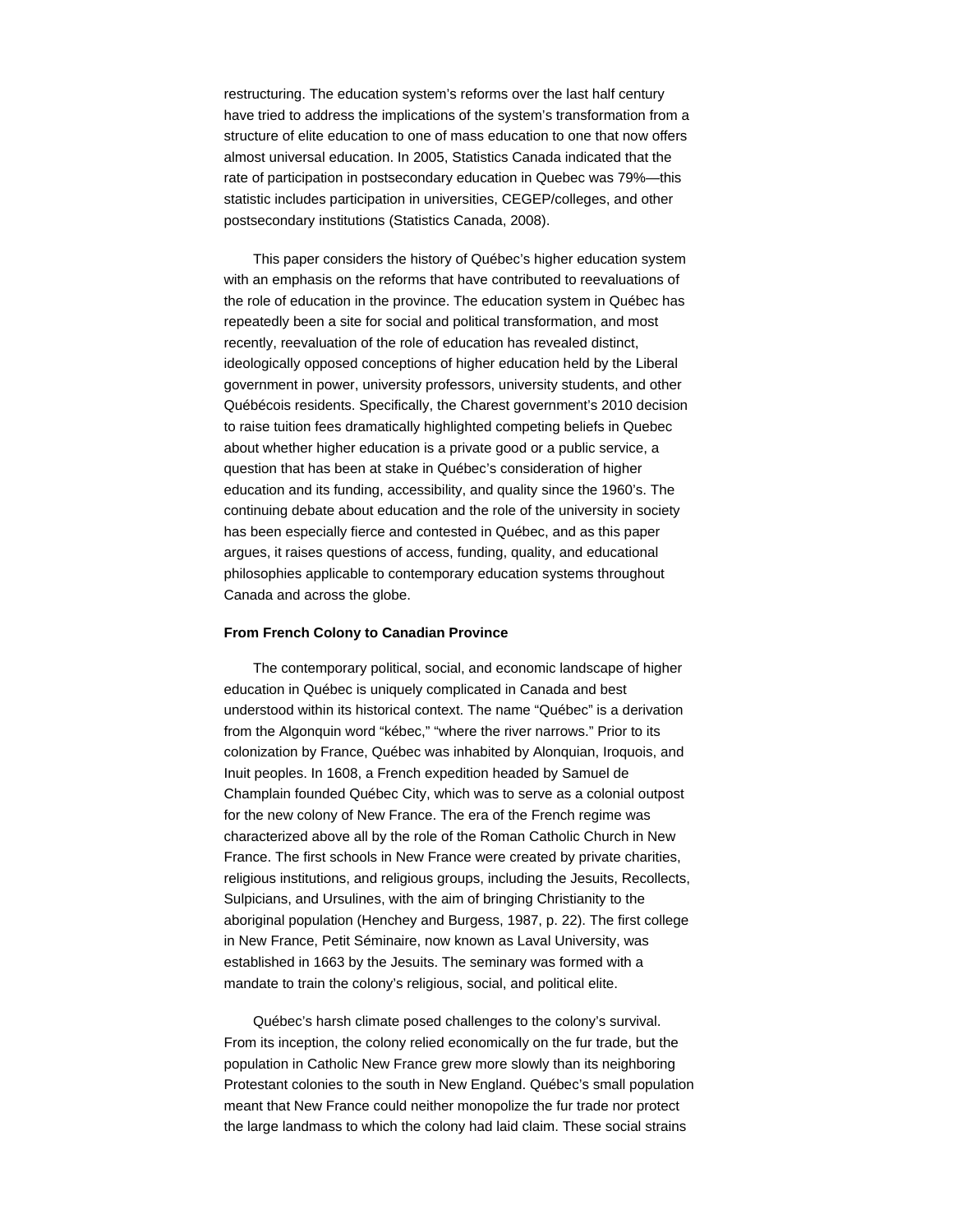culminated in the Seven Years' War<sup>1</sup>, which began in 1756 and ended in 1763 with the Treaty of Paris; in the treaty, France signed over its North American territory to Great Britain.

The British victory over the French in Québec had "profound political, social and educational implications for the young colony" (Henchey, 1987, p. 23).The universities and seminaries in France had served both as a model for the structure of the Petit Séminaire and as the grounds on which professors returning to Québec had been trained. As Mason Wade, an historian of French Canada explains:

> If the French Canadians were to remain French under the aegis of a foreign power whose language, religion, laws and customs were very different, they would have to do so on the strength of their own resources. (Henchey, 1987, p. 22)

These resources included the Catholic Church, which continued to have a strong presence in the colony. The Church played a pivotal role in social and educational services for the French speaking population.

At the start of their rule, the British attempted to create a common, nondenominational school system from elementary school through university; the Catholic clergy, however, successfully resisted such efforts. It feared that a common school system controlled by the English-speaking, Protestant, political majority would lead to the "Protestantization" of French Catholics. Instead, a dual French-Catholic and English-Protestant education system was created in Québec. This dual system was firmly institutionalized with the introduction of the Fabriques Act of 1824. The Act shifted the responsibility of schools from central to local governing bodies. In particular, it authorized Catholic parishes to contribute up to 25% of their budgets to founding and maintaining schools in their parish. Thus an alternative school system to the English Protestant schools of the Royal Institution was legislated. By 1834, the school system in Québec was composed of a patchwork of common public schools, schools of the Royal Institution, *fabrique* schools, and private schools run by a variety of religious orders.

The 1840 Act of Union, in which Quebec and Ontario were united to form The United Province of Canada, shifted the responsibility of education from the jurisdiction of local government to that of the central government. In 1846, however, the federal Education Act was created. The Act established two fundamental pieces of education legislation: first, it shifted the locus of control over education from a central governing body to the individual provinces; second, in Québec, it afforded Catholic and Protestant minorities the right to dissent from the common school board (the majority of which were Catholic) and to create denominational school boards. The federal Education Act applied to Quebec and the rest of the provinces; it was embedded in the Canadian constitution in article 93 of the British North American Act of 1867, which states, "Nothing in any such Law shall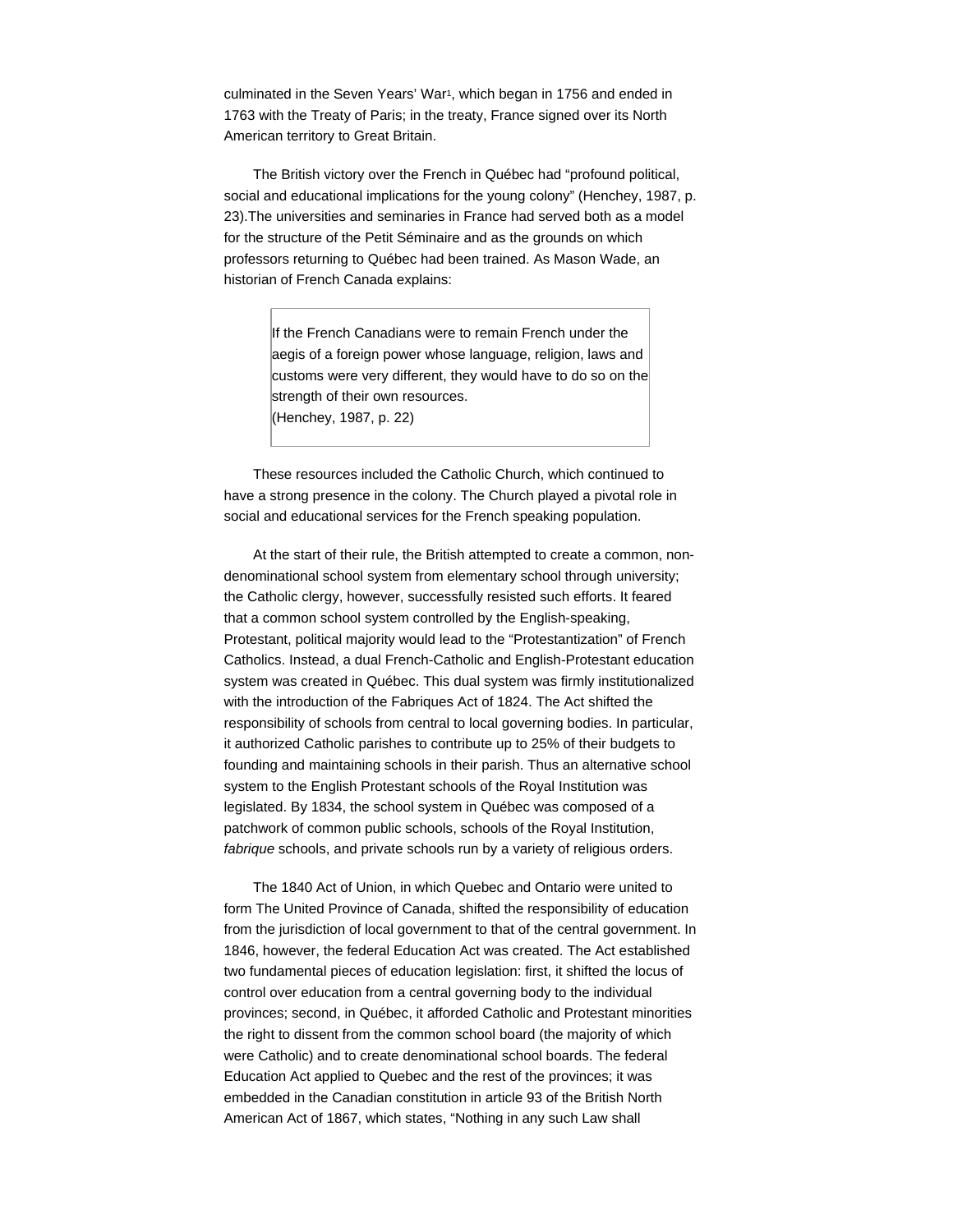prejudicially affect any Right or Privilege with respect to Denominational Schools which any Class of Persons have by Law in the Province at the Union" (in Henchey, 1987, p. 24). This legislation thus created a constitutional basis for the dual Catholic/Protestant education system that, to some degree, persists in Québec today.

From 1867 through the 1960s, Québec's denominational schools were run almost independently of any provincial involvement. The Catholic Church feared that government involvement would lead to the secularization of education, and the English-Protestant minority feared that a French-Catholic majority government could lead to the loss of its educational privileges. Thus Catholic and Protestant school boards in Quebec acted independently to determine both the policies and the direction of a dual system of public education.

#### **Higher Education**

The French Catholic system of higher education was strongly tied to the church, and the only entry into university was through pre-university education provided by the clergy in private, classical colleges (Jones, 1997). While these private colleges were the path into the French-language universities (Laval, Montreal, and Sherbrooke), they were accessible only to men and only to those who could afford the fees. In addition, they provided a classical curriculum based on the study of literature, philosophy, and art but neglected technology and the applied sciences. Thus, through the middle of the twentieth-century, francophone students who pursued postsecondary education completed four years of secondary school, four years of school leading to a baccalaureate, and three years of a university program. An Anglophone student in Quebec, by contrast, could go straight from secondary school (grade eleven) into a four-year university program. Not only was the francophone stream a longer route of study, but the classical colleges provided a general education rather than one that included applied science and technology—both of which were major postwar needs in Canada. The English-language institutions in Québec included two liberal arts colleges, Loyola and Marianopolis, and three universities, McGill, Bishop's, and Sir George Williams. McGill was under the control of the Church of England; the other two institutions, however, were not. All three English-language universities were progressive compared to their Catholic (French) counterparts: they were accessible to women from as early as 1890 and were public institutions accessible to wider socioeconomic groups of students.

The first French university in Québec, Laval University, was opened in 1852, although it "had existed since 1663 as the Petit Séminaire" (Jones, 1997, p. 163). The first English university in the province, McGill University, was founded in 1821, followed shortly by two additional English universities, Bishop's University in 1853 and Loyola College in 1896. The French university system's development lagged behind its English counterpart, but in 1878 Laval University opened a campus in Montreal that became the University of Montreal in 1919. Each of Québec's universities was established through private initiatives and was self-governing. The French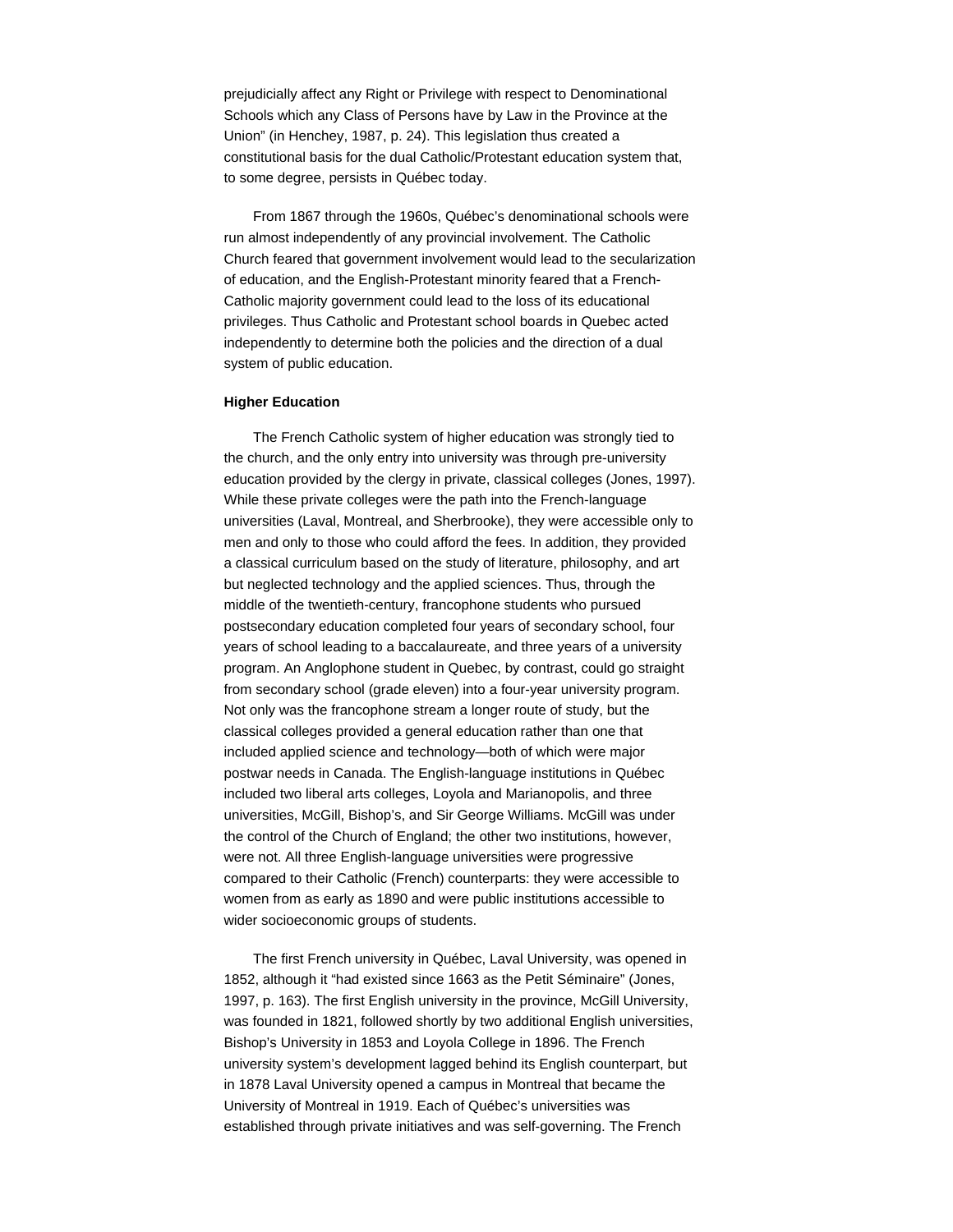universities understood higher education as a locus for the transmission and preservation of knowledge and not as a place to pursue research and the creation of knowledge. This mandate was in stark contrast to that of the English universities, which saw pursuing research as a necessary responsibility of the university as well as a necessary part of preparing students for the contemporary work-force.

### **The Quiet Revolution**

In the 1960's, Québec and its higher education system underwent a period of significant social, economic, political, and religious change; this transformation is known as the Quiet Revolution. Until the 1960's,Québécois politics was dominated by a single political party, the Union Nationale; but in 1960, Pierre Elliott Trudeau and Jean Lesage, along with other Liberal intellectuals running under a political opposition party with the slogan "C'est le temps que ça change" ("It's time for a change"), won the general election. The previous two decades had witnessed an elitist political and social tradition mired in the church and divorced from economic concerns. The Quiet Revolution, by contrast, brought about a secular province based on an egalitarian philosophy that believed in change and economic equality. During this time, the Québécois people established a strong artistic, cultural, and linguistic identity. The continued success and evolution of these cultural and political developments required a highly educated population, and restructuring higher education thus became a primary goal of Québec's education reforms.

Before the Quiet Revolution, the post-secondary educational system in Québec was a patchwork of institutions that showed limited access, elitist institutional philosophies, and marked quality discrepancies between French and English language schools. Higher education faced four major issues identified in *Between Past and Future*:

How to expand access to post-secondary education from public secondary schools; how to re-orient post-secondary training away from classical and general studies to the new priorities of science, commerce and technology; how to establish a coherent system of post-secondary education that would integrate the variety of institutions and remove the glaring disparities between French and English structures; and how to do all these without inviting chaos and conflict among the powerful vested interests of the Church, the universities, the English and the traditional French elites (Henchey, 1987, p. 100).

The Quiet Revolution influenced Québec's higher education system by introducing a strong commitment to French language higher-education, the creation of a free, a unified college sector—Collèges d'enseignement général et professionnel (CEGEPs)—and "a shared understanding of the important role of cultural and educational institutions in defending and preserving Québécois culture within a predominately English-speaking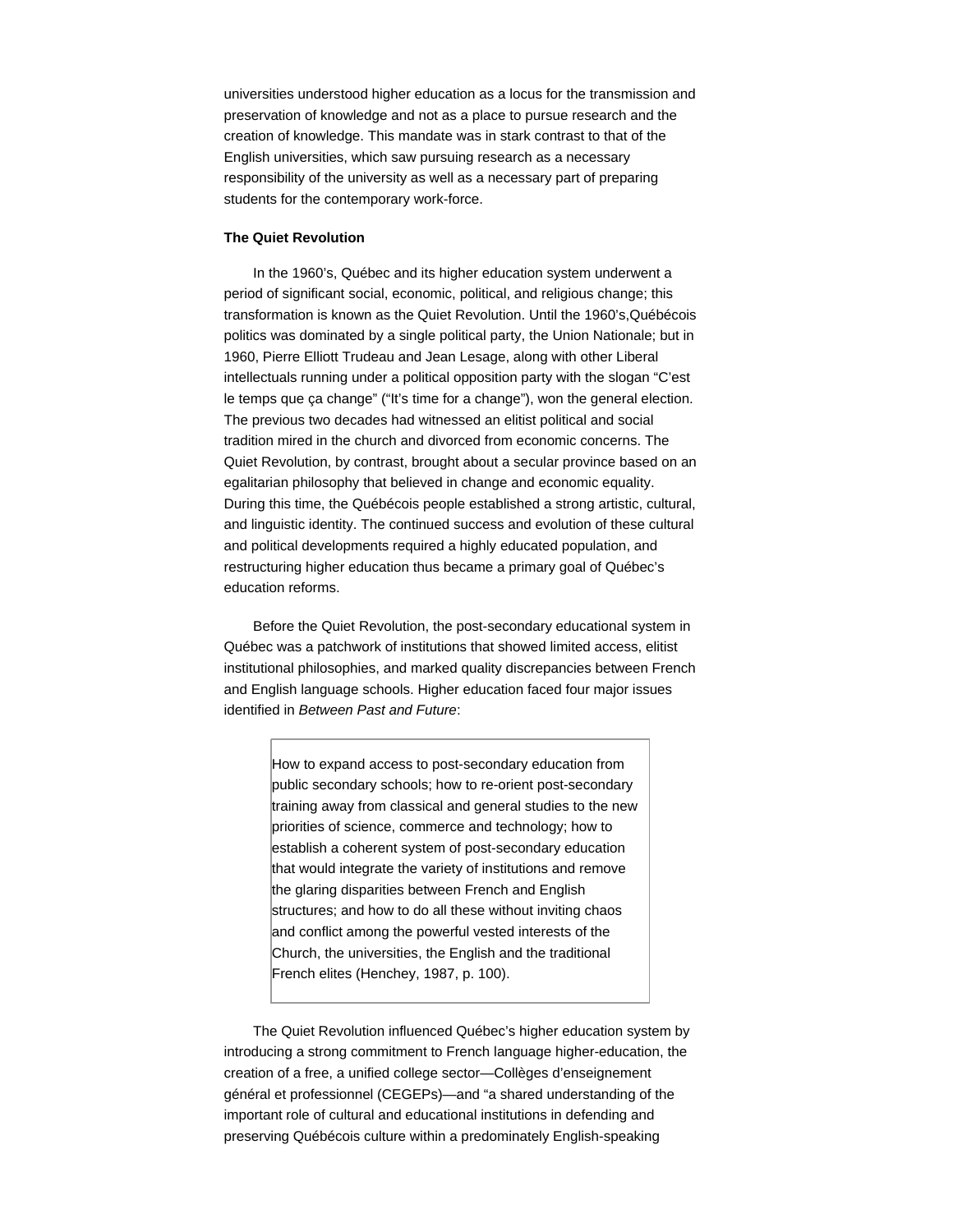Canada" (Sorochan, 2012, para. 2). It also identified access to education as a major issue in higher education as the population in Québec increased by close to 30% between 1951 and 1961 (Jones, 1997). To address the full scope of the challenges of its education system, the Québécois government formed the Royal Commission of Inquiry on Education in the Province of Québec (more familiarly known as the Parent Commission) in 1963.

The work of the Parent Commission took place over a period of three years and involved extensive information gathering through public hearings, expert opinions, and site visits to institutions throughout Quebec and in other provinces and countries, including the U.S. and Europe. The report identified the need both for the democratization of education and for increased access to education as a means to achieve economic and social change (Edwards, 1990). The Parent Commission ultimately had two recommendations for carrying out reforms: first, a cabinet minister should be appointed to the provincial government and made responsible for overseeing all aspects of education; and second, a Superior Council of Education should be formed to act as a consultative body, helping to establish the priorities set out by the Education Minister. The report recommended "that college level enrollments increase from 16% of the population to 45% and that university level places be increased to accommodate 20% from 7% in attendance in 1961" (Jones, 1997, p.165- 166). The report also recommended the creation of a unified college sector, Collèges d'enseignement général et professionnel (CEGEPs). CEGEP would begin after grade eleven. Each CEGEP was expected to offer threeyear programs for advanced technical training leading to the workplace and two-year pre-university programs intended to prepare students for a general education or specialized competency for university. These pre-university programs were the only route through which French students could gain access to postsecondary education in Québec. With this framework, Québec hoped to improve access to higher education and to put French and English students on the same educational footing.

The Parent Commission not only addressed the economic implications of increasing participation in higher education; it also identified and placed value on "cultural diversity, that is, humanistic, scientific, and technical cultures, and the necessity of instilling in students different methods of perceiving reality" (Jones, 1997, p. 165). One manifestation of this mandate was that teacher training began to include training in psychology in its curriculum so that educators might better understand the personal development of students and help them evolve into critical thinkers with a complex understanding of society. This pedagogical philosophy led to "an activist pedagogy in the colleges. According to the second volume of the Parent Commission report, college teachers were to make use of seminars, group discussions, personal and joint projects in order to give their instruction an activist, dynamic spirit which would require students to participate and to express themselves" (Jones, 1997, p. 165). The Quiet Revolution reconceived higher education in Québec as an egalitarian system that worked to produce activist, informed citizens capable of a nuanced, critically complex understanding of the society in which they took part.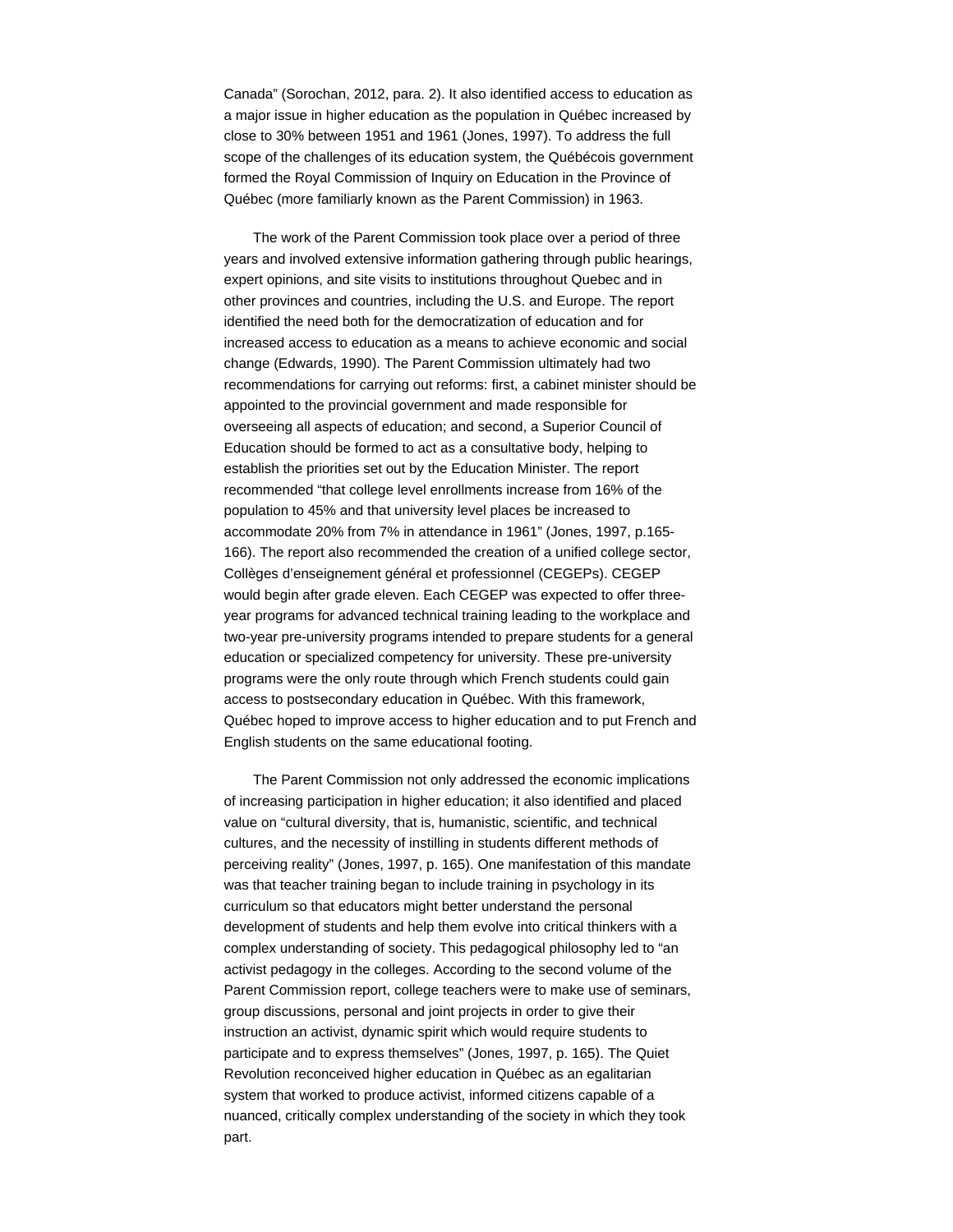### **Carrying out the Aims of the Quiet Revolution**

In 1967 the first twelve CEGEPs were opened, and eleven more opened the following year. These first CEGEPs were created out of an amalgamation of existing institutions of higher education, each of which had its own administration, staff, and philosophical leanings. The administrative unrest with the unwieldy system within the institutions was mirrored by student unrest as enrollment numbers ballooned beyond capacity and 4000 students were denied admission to university in 1968 due to a lack of space. This led to a combination of demonstrations, occupations, and strikes in 1968 that closed fifteen CEGEPs for a month. Students wanted expanded university facilities, greater student governance of CEGEPs, and for universities to put an end to tuition fees entirely.

The government responded to the protests with plans to expand the university sector and to create greater communication between colleges and other sectors of higher education. These reforms began in 1969, and the next decade saw enrollment in the college and university sectors surge. CEGEP enrollments tripled in the three-year technical programs and doubled in the two-year pre-university programs (Henchey, 1987, p.103). The number of professors in the university sector increased from 4500 to 6500 to meet increased student enrollments, and finances increased from \$121 million to \$622 million (Jones, 1997).

In 1979, one of Québec's many consultative bodies, the Council of Universities, produced a report that guided the next series of higher education reforms in the province. The Council identified redundancy between college and university programs because particular universities, namely McGill and Laval, continued to offer a liberal education in the spirit of the Newman (1873/1976) ideal despite the fact that this was the intended role of CEGEP's. Other universities, however, were adhering to their intended role and offering a more specialized, economically driven education. The Council also noted that 61% of professors had become unionized compared to zero in 1969; it feared this unionization introduced the potential for bottlenecks in the system. Most importantly, the council found that universities were not fulfilling the mandate of offering a critical examination and understanding of society set out by the Parent Commission. Access to education had improved, which was evidenced by increases in enrollment, but the quality of education had suffered with those increases and a variety of roles once carried out by individuals, such as professors, became centralized as part of a larger administrative/management machine. The Council of Universities' 1979 report ended with three objectives for Québec's universities: first, for universities to shift conceptually from a quantitative accessibility model to a qualitative accessibility model; second, for universities to maintain the quality of education in the face of financial restriction; and third, for each university in Quebec to better prioritize its spending.

In the 1980s, higher education in Quebec was defined by continued growth in postsecondary enrollment that began to outstrip the education system's available resources. In addition, the province was hit by an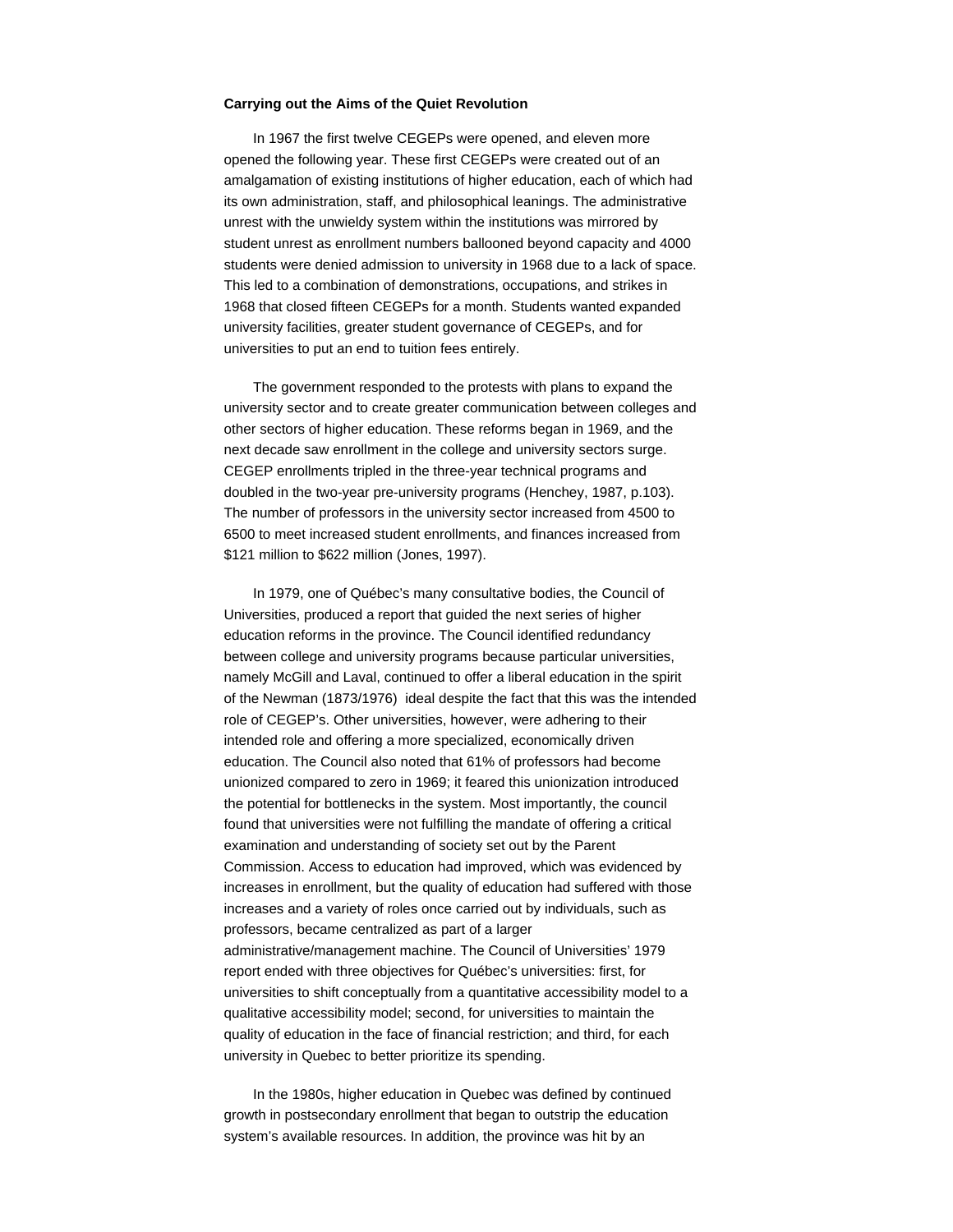economic recession from 1981-1982; higher education in Quebec thus struggled with increased student numbers and fewer resources. By the late 1980s and early 1990s, participation in higher education had exceeded the goals set out by the Parent Commission at both the CEGEP and the university levels. Universities in Quebec were running high deficits that seemed financially untenable to the Robert Bourassa government, which decided to raise tuition fees.

#### **Funding Education**

While the history of Québec's higher education system is different from that of any of the other provinces in Canada because of its triad of religion, social politics, and language, it has also been unique in its funding structure compared to the rest of the country and to many other jurisdictions. Under the British North American Act, provinces and not the federal government are responsible for education in their jurisdiction. On the one hand, the constitution names the provinces and territories as the guardians of postsecondary education; on the other hand, anything deemed a vital national interest is considered within the jurisdiction of the federal government, and since 1867, the federal government has provided financial support to postsecondary education in a variety of formats. In 1912, the first grants were made to provinces in support of post-secondary education mostly technical and vocational programs. 2

In 1951, following World War II, the federal government began delivering grants directly to universities and colleges. Québec saw this as a move that sidestepped provincial authority and thus as an infringement on its autonomy; it objected to the federal grants by directing universities in the province to refuse the grants, which the universities did. In turn, the government of Quebec increased the provincial funding for education, but the financial consequences of the absent grants were nonetheless profound. Under new political leadership in Québec in 1959, an agreement was reached in which the federal government agreed to transfer funds, in the form of tax abatements, to the provincial government of Québec and to allow it to decide on the allocation of those funds. In 1967, the tax abatement model was applied to all provinces and territories; the growth rate of postsecondary education, however, dramatically outstripped the estimated costs of the programs. In the first year, the provinces received abatements that exceeded the federal estimates by 40%; in the second year and in each subsequent year, the federal government saw a 30% increase in payments. The uncapped tax-abatement model was proving to be unsustainable, and in response to soaring costs, in 1972 the federal government capped the growth rate arbitrarily at 15% per year (Jones, 1997, p. 15).

A variety of funding arrangements with the federal government ensued during the late 1970s through the 1990s. Overall, the federal government cut funding for public programs including postsecondary education. In many ways, education was an easy sector to target because it was funded by a combination of federal and provincial grants as well as by user fees. The federal government believed that cutting funding would force students to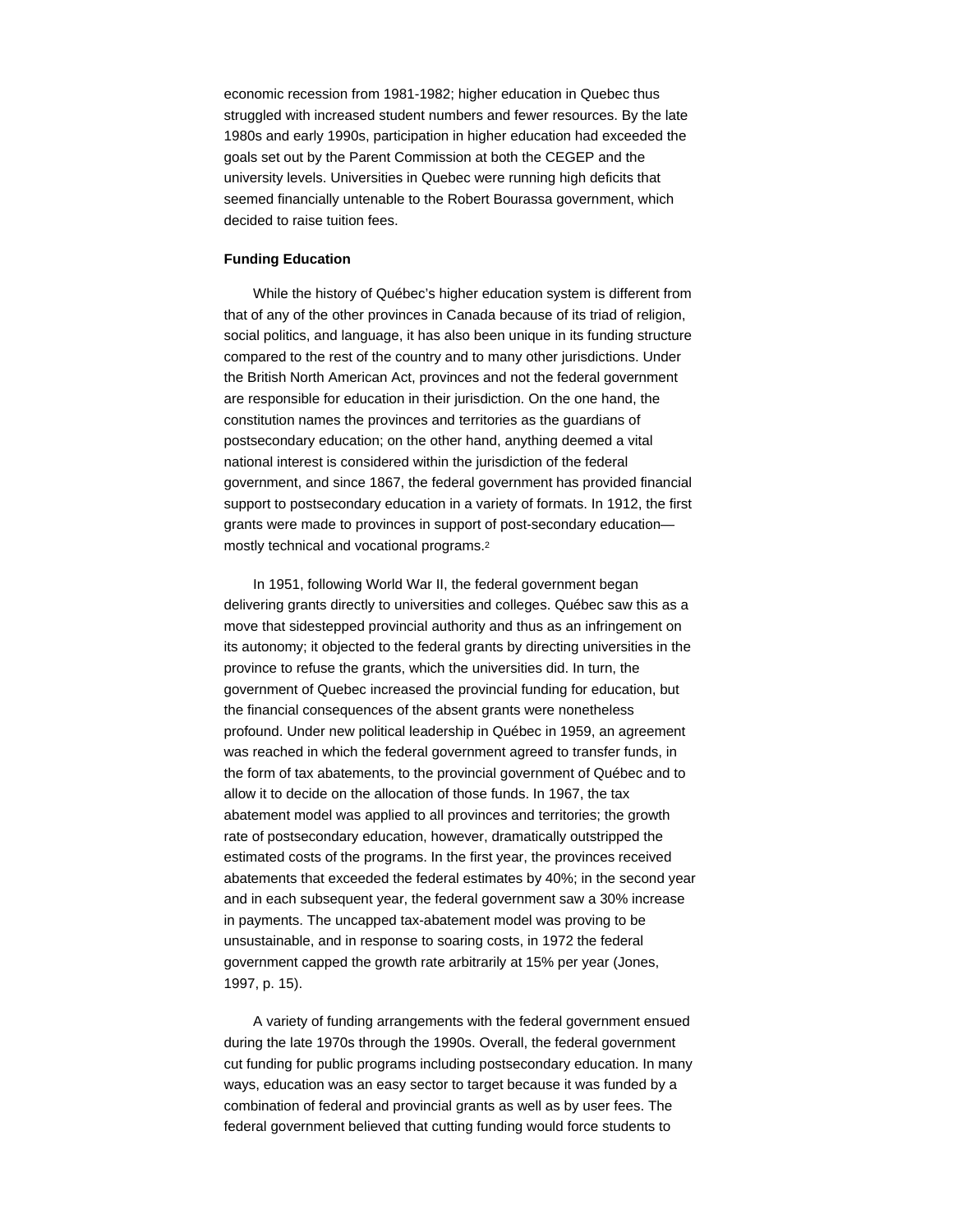subsidize the cut funds, and from the early 1980s to the early 1990s, tuition fees at Canadian universities more than doubled and tuition at colleges more than tripled. Québec, however, was unique among provinces in that it resisted passing the cost of the federal funding cuts onto students. The government of Québec, unlike the rest of the country, identified education as a short-, medium- and long-term investment and chose to make it a priority in its public spending (Jones, 1997, p. 185). This social philosophy has become increasingly complex in the past two decades and has continued to play out in the financial decisions surrounding postsecondary education in Québec.

Despite increasing public spending to absorb user fees, Québec has raised tuition in the last twenty years. On one hand, supporters of these increases assert that between 1967 and 2007 tuition fees were frozen in Québec for all but five years, and CEGEPs have continued to remain free; they also note that despite these increases, Québec continues to have the lowest tuition fees for in-province students of any province in Canada. Increases are necessary, supporters argue, because Quebec universities run high deficits that cannot be balanced with public spending alone<sup>3</sup>. On the other hand, critics of the increases note the degree to which tuition has been increased to contextualize its rise: "Contrary to what some suggest, tuition fees in Québec have not been 'frozen for many years.' Between 1990 and 1994 under the Robert Bourassa government, fees tripled, going from \$540 to \$1668, then between 2007 and 2011, during Jean Charest's first term, they increased by another 500\$--and this, without counting, each time, the increase of related expenses" (Asselin, 2012, The Red's Demonization section, para. 10). In 2007, the Québécois government introduced legislation to increase tuition by \$100 per year, and in 2011, the Parti libéral du Québec (PLQ) led by Jean Charest announced it would raise tuition fees by \$1625, or 75%, between 2012 and 2017. These increases that were to begin in 2012 "would bring Québec's tuition to a similar level as that found in other Canadian provinces. The government explains the increase as students needing to pay their 'fair share' of education costs" (Sorochan, 2012, para. 3). According to Asselin's argument, the most recent plan to increase tuition by \$1625 over five years is thus part of an ongoing process of shifting education from a public to a private good that has only and barely been kept in check by Québec's history of activist student strikes.

#### **The Contest over Education: Private Good vs. Public Service**

In its 2011-2012 Budget, "A Fair and Balanced University Funding Plan," Le Plan québécois des infrastructures (PQI) <http://www.tresor.gouv.qc.ca/fileadmin/PDF/infrastructures\_publiques/pqi.pdf>, in a section entitled "To ensure that students pay their fair share: a gradual and managed increase in tuition fees," asserts, "It is important for the government that students pay their fair share of the university funding plan. However, the government has sought to make sure that the tuition fee increase defined for that purpose will be managed and limited" (Finance Québec, 2011, p. 20). The term "fair share" has received much attention in the ensuing debate over tuition increases because it crystallized the Charest government's conception of higher education. The 2011-2012 budget, with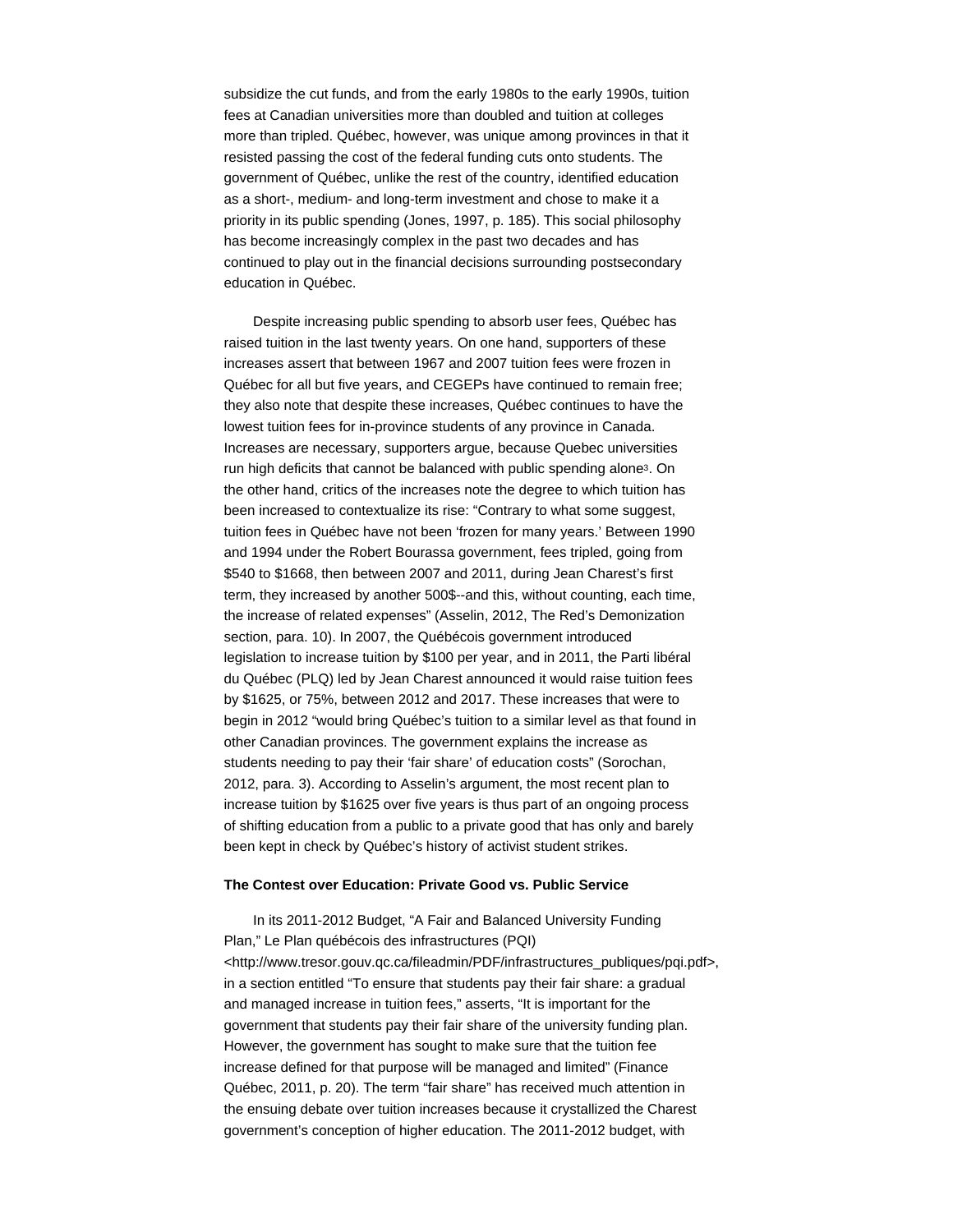the phrase "Their fair share," identifies higher education as a private good and students as its consumers. According to this logic, students receive "symbolic and material advantages" from their education, and "education contributes to the creation of wealth by means of employment; in short, it is an 'investment' that is profitable first and foremost to individuals" who should, therefore, assume their "fair share" of its cost (Lamoureux, 2012, para. 4). The budget identifies other "partners" on whom it will rely to help decrease higher education's deficit and underfunding in Québec: "individuals and businesses, through increased donations under Placements Universités; and universities, through the own-source revenue they will be encouraged to generate (Finance Québec, 2011, p. 17). The budget's identification of private business as an essential funding source for public education further suggests the Charest government's account of higher education as an economic enterprise.

By contrast, Québécois students and their associations have a civic conception of education, identifying it as "a public service that makes possible the formation of social and intergenerational solidarity, benefiting society as a whole and facilitating the individual's entry into the labour market as well as the realm of citizenship" (Lamoureux, 2012, para. 5). This conception of higher education both resists and critiques the currently predominant neoliberal emphasis on markets, the economy of knowledge, and personal debt, which students fear compromises access to and the quality of education to market forces. With this belief, students strongly protested against the Charest government's university budget plan. Darin Barney argues that the student associations' "refusal to accept the government's proposed 75% tuition increase is a refusal to cede postsecondary education to the logic and priorities of neo-liberal capitalism, a refusal of the social logic in which it makes sense to finance public education on personal debt and corporate investment, a logic that transforms the colleges and universities into purely economic enterprises" (Barney, 2012, para. 12).

## **The 2012 Student Strike**

The incompatibility of the conceptions of higher education as a private good and as a public service, along with the attendant question of how, in each case, to fund higher education, produced a fierce, political contest between the Charest government and higher education students. This contest was controversial at every step, from the government's budget, to the student strike, to the government's response to that strike. What was first articulated as a debate about higher education in Québec soon became a debate about public good, political efficacy, and human rights.

Following two years of protests, petitions, and occupations in response to the Charest government's 2010 announcement of its future budget, students voted on February 13, 2012 to go on a general unlimited strike against the planned tuition increase. Preceding this vote, the government failed to acknowledge either the students' basic demand for a tuition freeze or their more radical demand for—eventually—free higher education. In her essay "The Québec Student Strike—A Chronology," Cayley Sorochan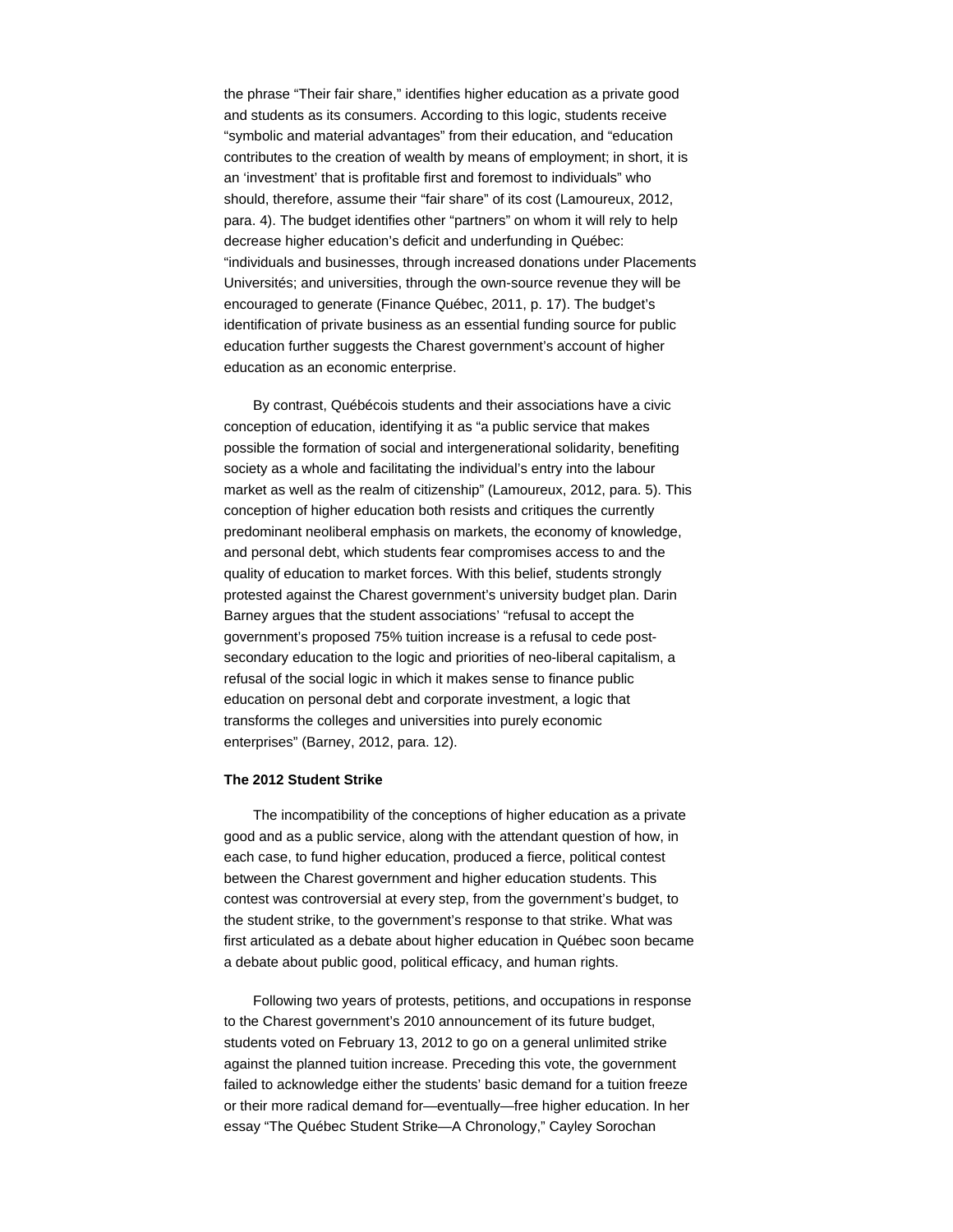writes, "Rather than treat education as an individual consumer investment, the students insist that education is a social good that should be paid for through a progressive tax system" (Sorochan, 2012, para. 5).

On March 22, 2012, in support of the student demands, 200,000 students marched in Montreal, the largest public demonstration in Québec other than the 2003 protest against the Iraq War. The government continued to refuse to meet with students. A strong picketing movement developed to enforce the strike mandate and froze teaching at most French universities and CEGEPs. Several students opposed to the strike filed court injunctions forcing professors to teach courses regardless of how few students attended class and prohibiting strikers from picketing or assembling on campus. Universities hired private security forces and riot police were regularly called onto campuses. In response to these events that "undermine[d] the democratic strike mandate," strikers began a strategy of economic disruption, practicing civil disobedience by blocking bridges and major streets, throwing bags of bricks onto the metro system tracks, and breaking windows (Sarochan, 2012, para. 7). Sarochan (2012) notes that although the majority of the demonstrations were peaceful, the Charest government deployed riot police who used chemical deterrents, stun grenades, and batons to break up crowds.

In April 2012, Line Beauchamp, the Québec Minister of Education, Sports and Leisure, agreed to meet with students to discuss the loans and bursaries program. After walking out of the talks, the Liberals presented a new plan to extend the tuition increase over seven years at \$254 a year, thus lowering the increase each year but raising the total increase from \$1,625 in the original proposal to \$1,788 in the revised one. The students refused the new offer and, "after the talks br[oke] down, and following another massive march on Earth Day that attract[ed] 300,000 people, the student strike beg[an] to take on the dimensions of a broader social movement" (Sorochan, 2012, para. 9). 4

In early May 2012, talks between the government and students resumed, and the government proposed the creation of a committee to oversee the management of university funds and to search for ways to decrease student fees at each university in Québec. The committee would only include four students, and the strikers rejected the deal. On May 18, the government passed an emergency bill, Law 78 (later referred to as law 12), that criminalized aspects of the strike. Law 78, subtitled by the Parliament of Quebec "An Act to enable students to receive instruction from the postsecondary institutions they attend," suspended the winter term of universities that had experienced the interruption of classes due to the strike and set out that the completion of the Winter term would take place in August and September (Bill 78, 2012, p. 1). Among its "Provisions to Maintain Peace, Order, and Public Security," the law made it illegal to interrupt classes and banned the assembly of people within fifty meters of an educational institution (Bill 78, 2012, p. 7). Law 78 prohibited any demonstration of fifty or more people that does not at least eight hours in advance provide "(1) the date, time, duration and venue of the demonstration as well as its route, if applicable; and (2) the means of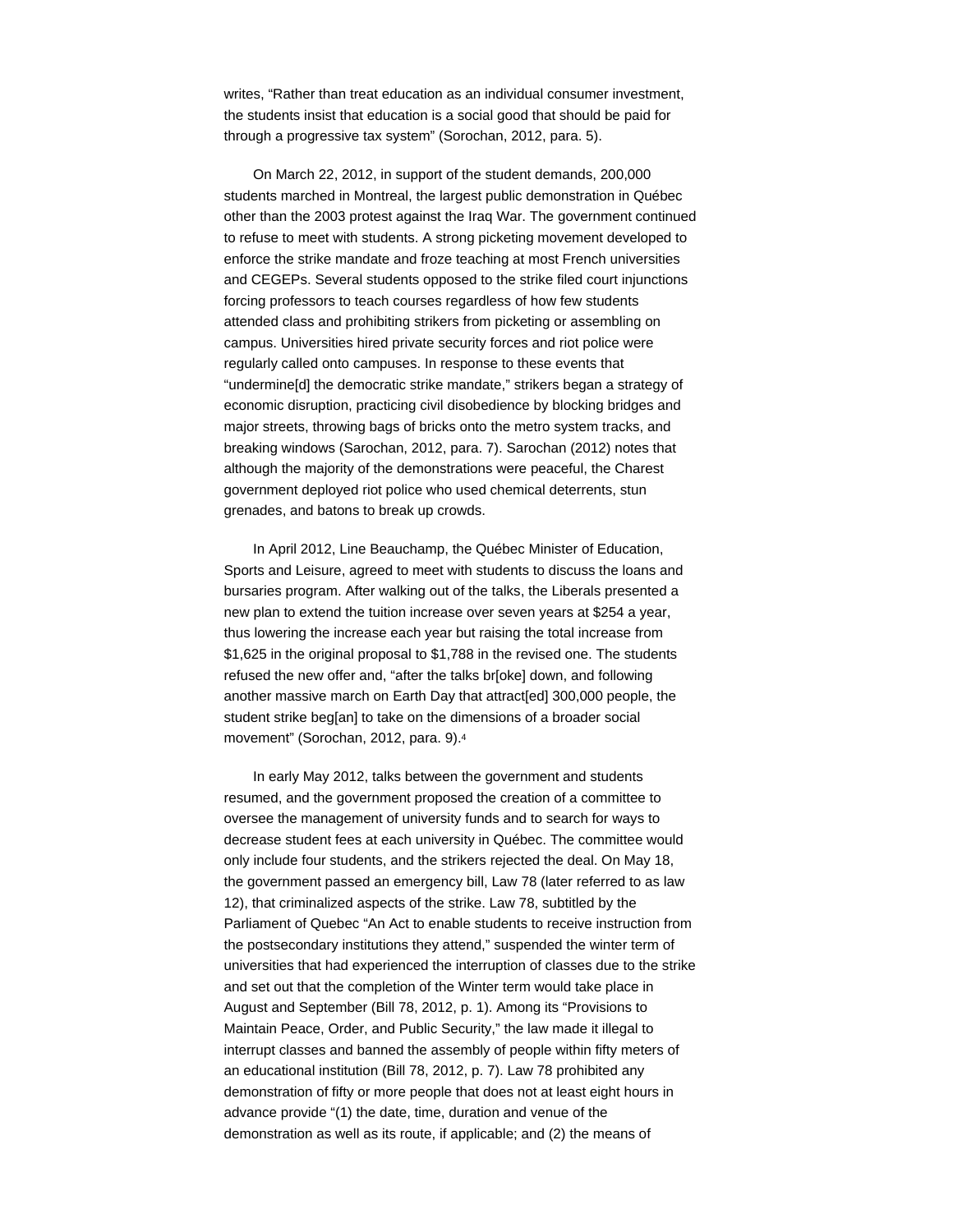transportation to be used for those purposes" and criminalized any deviation from this plan (Bill 78, 2012, p. 7). The law allowed institutions to stop the collection and payment of student fees to any student association or federation in violation of the law, a provision which undermined students' ability to represent their interests. "Most problematically," Sorochan (2012) asserts, "the law declares that these penalties apply not only to those who break the law, but to student representatives or organizations that do not adequately prevent their members from breaking it" (May section, para. 1).

On the night the bill passed, people took to the streets in Montreal in an act of civil disobedience. Police fired rubber bullets and tear grass into the crowd. Nightly, people began meeting in the streets and banging pots and pans—an act of civil disobedience soon to be called the *manif des casseroles*—in defiance of the law and to express their outrage with what was perceived as the government's extra-legal injunctions against the strikers. The police allowed the people to march without intervention, and the largest act of civil disobedience in Canada took place on May 22, as hundreds of thousands of people marched in downtown Montreal.

The Liberal government's Law 78 set off a solidarity movement across Canada and the world, supporting the student strikers and situating their strike within wide-scale political movements concerning neoliberal economics, democracy, and state violence. Erin Manning argues, "A first call—for free tuition—is supplemented by everything its proposition opens up, which in this case is nothing less than the rethinking not only of education, but of the force of the public in its ability to collectively rethink what is at stake in a world that increasingly instrumentalizes that which should never be instrumentalized: thought, creativity, pedagogy" (Manning, 2012, section 7, para. 2).

The strike to situate education firmly as a common good in Québec ended on September 5, 2012 after Parti Québécois Leader Pauline Marois froze tuition fees and cancelled Bill 78 on her first day in office.<sup>5</sup> The debate, however, continues in Quebec. While particular provinces in Canada, such as Ontario, and other jurisdictions, such as those in the United States, have embraced the neoliberal model of higher education, there are also models in which education functions successfully as a public service. In Germany, for example, higher education has historically and continuously been regarded as a public good and has been funded as such. The strikers in Quebec and their supporters across the globe have created the possibility that higher education in Quebec, by the will of the public, has begun to fortify itself as a public good.

## **References:**

Asselin, O. (2012). Red Square: A Colored Form's Political Destiny. (Laura Balladur, Trans.). *Theory and Event*, 15(3).doi: 10.1353/tae.2012.0069

Barney, D. (2012). The truth of *le printempsérable*. *Theory and Event*, 15(3). doi: 10.1353/tae.2012.0054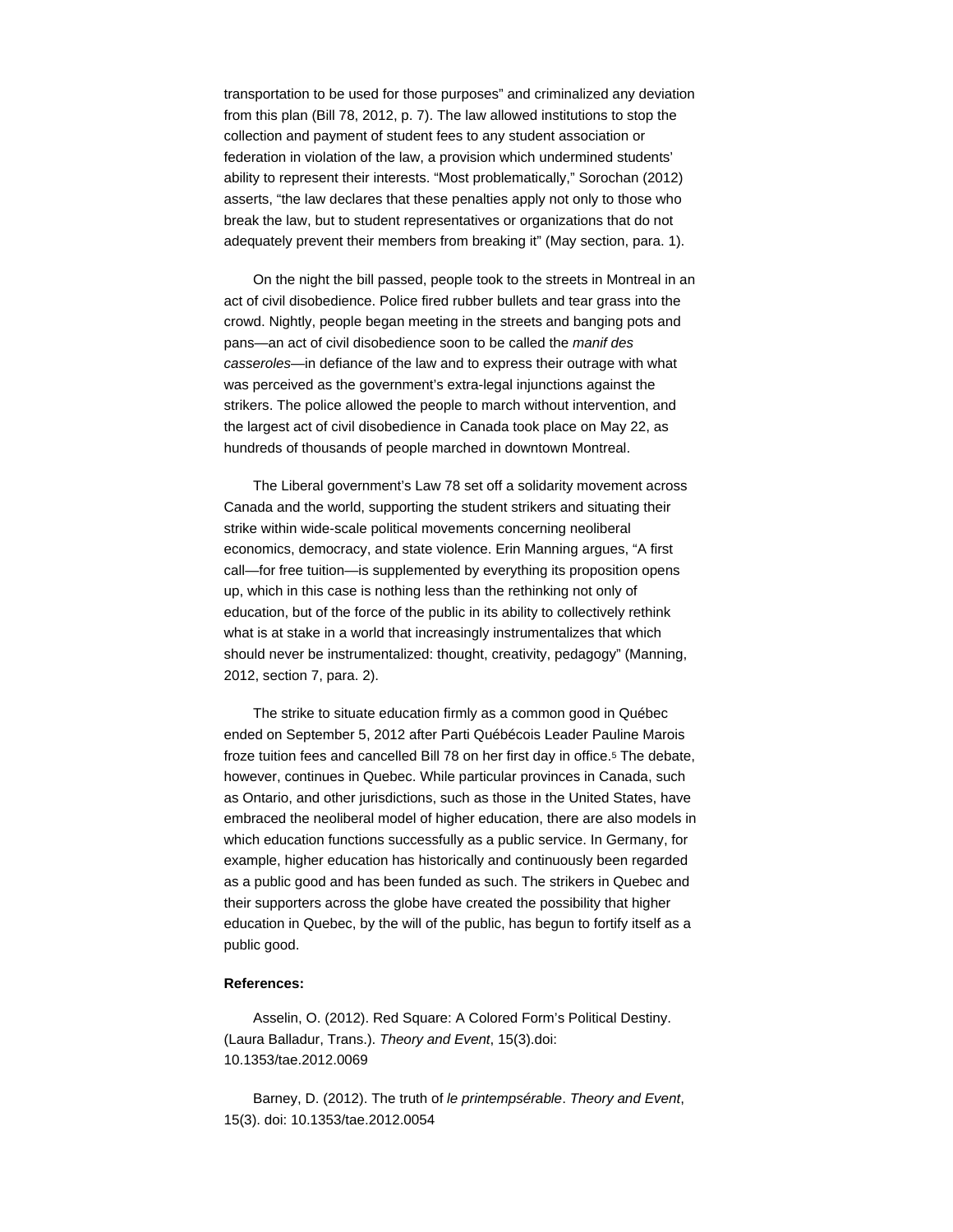*Bill 78: An Act to enable students to receive instruction from the postsecondary institutions they attend*(2012). 1st reading May 18, 2012, 39th Legislature, 2nd Sess. Retrieved from the Publications du Quebec website:

http://www2.publicationsduquebec.gouv.qc.ca/dynamicSearch/telecharge.php? type=5&file=2012C12A.PDF

Finance Québec. (2011). *2011-2012 Budget, A Fair and Balanced University Funding Plan*. Government of Québec: Author. Retrieved from the Quebec Finance and Economy Website: http://www.budget.finances.gouv.qc.ca/Budget/2011- 2012/en/documents/Educationen.pdf

Henchey, N.& Burgess, D. (1987). *Between Past and Future: Quebec Education in Transition*. Calgary: Detselig Enterprises Limited.

Jones, G. A. (1997). *Higher Education in Canada: Different Systems, Different Perspectives*. New York: Garland Publishing, Inc.

Lamoureux, D. (2012). The Student Strike: A Revealing Social Indicator. (Karlis Racevskis, Trans.). *Theory and Event*, 15(3).doi: 10.1353/tae.2012.0068

Manning, E. (2012). Propositions for Collective Action—Towards an Ethico-Aesthetic Politics. *Theory and Event*, 15(3), 1- 4.doi:10.1353/tae.2012.0058

Newman, J. H. (1873/1976).*The Idea of a University.* Oxford: At the Clarendon Press.

Sochoran, C. (2012). The Quebec Student Strike—A Chronology. *Theory and Event*, 15(3). doi: 10.1353/tae.2012.0030

Statistics Canada.(2008). *Postsecondary participation rates of young adults aged 24 to 26 by December 2005, by province and type of institution attended*. Retrieved from the Statistics Canada Website: http://www.statcan.gc.ca/pub/81-595-m/2008070/t/6000006-eng.htm

## **Endnotes**

<sup>1</sup> The Seven Years War is a Canadian designation; in the U.S. it is usually referred to as the French and Indian War.

These grants were conditional on a number of terms that are beyond 2 the scope of this paper.

Québec Finance notes that "since 2005, Québec universities as a 3whole have posted a deficit at the end of each fiscal year, such that their accumulated deficit reached \$483 million in 2009" and that "The Conférence des recteurs et des principaux des universités du Québec (CREPUQ) believes that Québec universities are underfunded. The Conférence has